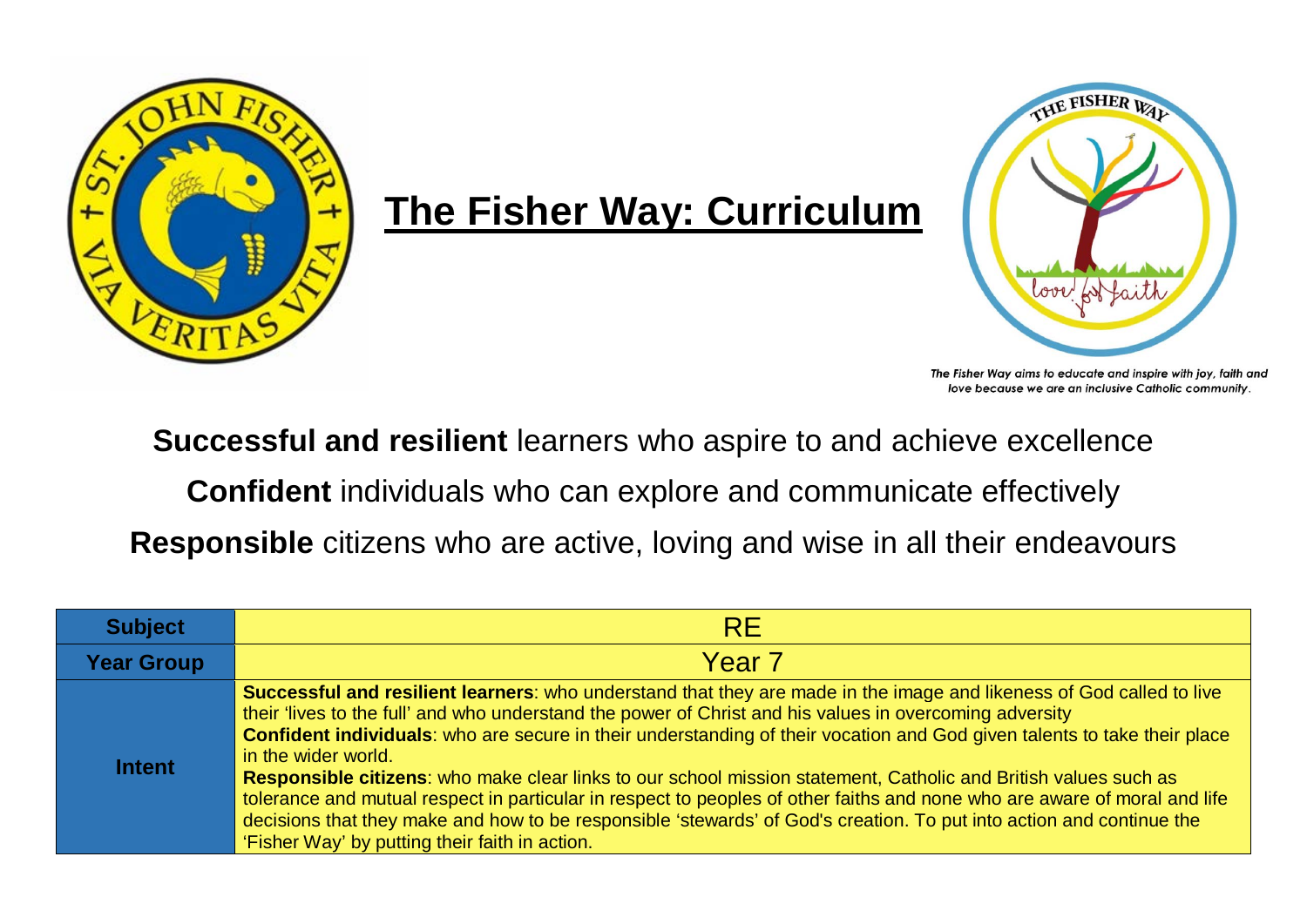| <b>Narrative</b>                        | Learners have explored key religious doctrine and belief through worship and prayer at KS2. They have a knowledge of<br>key Christian doctrines such as the Trinity and the person of Jesus who's values influence and impact on an individual's<br>behaviour.<br>This year links to developing knowledge of and confidence with knowing that they are made in the image of God and also<br>confidently understanding their uniqueness expressed through their God given talents. Our Life to the Full, will teach<br>Relationship, Sex and Health Education (RSHE) within the context of a Christian understanding of human sexuality<br>rooted in the wisdom and teaching of the Catholic Church.<br>RSHE is a statutory subject for all schools from September 2020, we are embracing "the challenges of creating a happy<br>and successful adult life" by giving pupils knowledge "that will enable them to make informed decisions about their<br>wellbeing, health and relationships" (DFE Statutory Guidance). This follows on from KS1 and KS2 guidance and prepares<br>learners for KS4.<br>A focus on Judaism also builds upon prior knowledge making links with Christianity and explicit the Abrahamic religions<br>in preparation for a study of Islam in year 8. |                                                                                                                                                                                                                                                                                                                                   |                                                                                                                  |                                                                                                                                                                                                                                                                                                                                                    |                                                                                                                                                                                                                        |                                                                                                                            |
|-----------------------------------------|--------------------------------------------------------------------------------------------------------------------------------------------------------------------------------------------------------------------------------------------------------------------------------------------------------------------------------------------------------------------------------------------------------------------------------------------------------------------------------------------------------------------------------------------------------------------------------------------------------------------------------------------------------------------------------------------------------------------------------------------------------------------------------------------------------------------------------------------------------------------------------------------------------------------------------------------------------------------------------------------------------------------------------------------------------------------------------------------------------------------------------------------------------------------------------------------------------------------------------------------------------------------------------|-----------------------------------------------------------------------------------------------------------------------------------------------------------------------------------------------------------------------------------------------------------------------------------------------------------------------------------|------------------------------------------------------------------------------------------------------------------|----------------------------------------------------------------------------------------------------------------------------------------------------------------------------------------------------------------------------------------------------------------------------------------------------------------------------------------------------|------------------------------------------------------------------------------------------------------------------------------------------------------------------------------------------------------------------------|----------------------------------------------------------------------------------------------------------------------------|
| <b>Half term</b>                        | Autumn 1                                                                                                                                                                                                                                                                                                                                                                                                                                                                                                                                                                                                                                                                                                                                                                                                                                                                                                                                                                                                                                                                                                                                                                                                                                                                       | Autumn 2                                                                                                                                                                                                                                                                                                                          | <b>Spring 1</b>                                                                                                  | Spring 2                                                                                                                                                                                                                                                                                                                                           | <b>Summer 1</b>                                                                                                                                                                                                        | Summer 2                                                                                                                   |
| <b>Knowledge</b><br>(topics<br>studied) | <b>Belonging</b><br>Community<br><b>Offertory</b><br><b>Our talents</b><br><b>Importance of Mass</b><br>in a Catholic<br>community<br>Saint John Fisher<br><b>School Mission</b><br><b>Statement</b>                                                                                                                                                                                                                                                                                                                                                                                                                                                                                                                                                                                                                                                                                                                                                                                                                                                                                                                                                                                                                                                                           | Who is Jesus?<br><b>Advent and</b><br><b>Christmas</b><br>How has Jesus<br>been represented<br>through art<br><b>Evidence for Jesus</b><br>Life in the time of<br><b>Jesus</b><br>The person of<br><b>Jesus</b><br><b>St Peter</b><br><b>Titles of Jesus</b><br><b>Jesus foretold</b><br><b>Incarnation</b><br>Jesus as servant / | Is there more to<br>life?<br><b>Lent and Easter</b><br>Sacramental<br>Imagination<br><b>Baptism</b><br>Eucharist | <b>Relationships and</b><br><b>Sex Education</b><br>'Life to the Full'<br>programme of study<br>My Body<br><b>Changing Bodies</b><br><b>Healthy Inside and</b><br>Out:<br><b>Where We Come</b><br>From<br><b>Family and Friends</b><br>My life on Screen<br><b>Living Responsibly</b><br><b>Holy Week</b><br>Crucifixion<br><b>Paschal Mystery</b> | <b>Judaism</b><br>Covenant<br>Worship<br><b>Festivals</b><br><b>Joys and</b><br><b>Challenges</b><br>Pentecost<br><b>Discipleship</b><br>Prayer, Service,<br><b>Sacrifice</b><br>Sainthood<br><b>Modern day Saints</b> | <b>Bible</b><br><b>Books of the Bible</b><br><b>Bible Skills</b><br>Various styles of<br>literature in the<br><b>Bible</b> |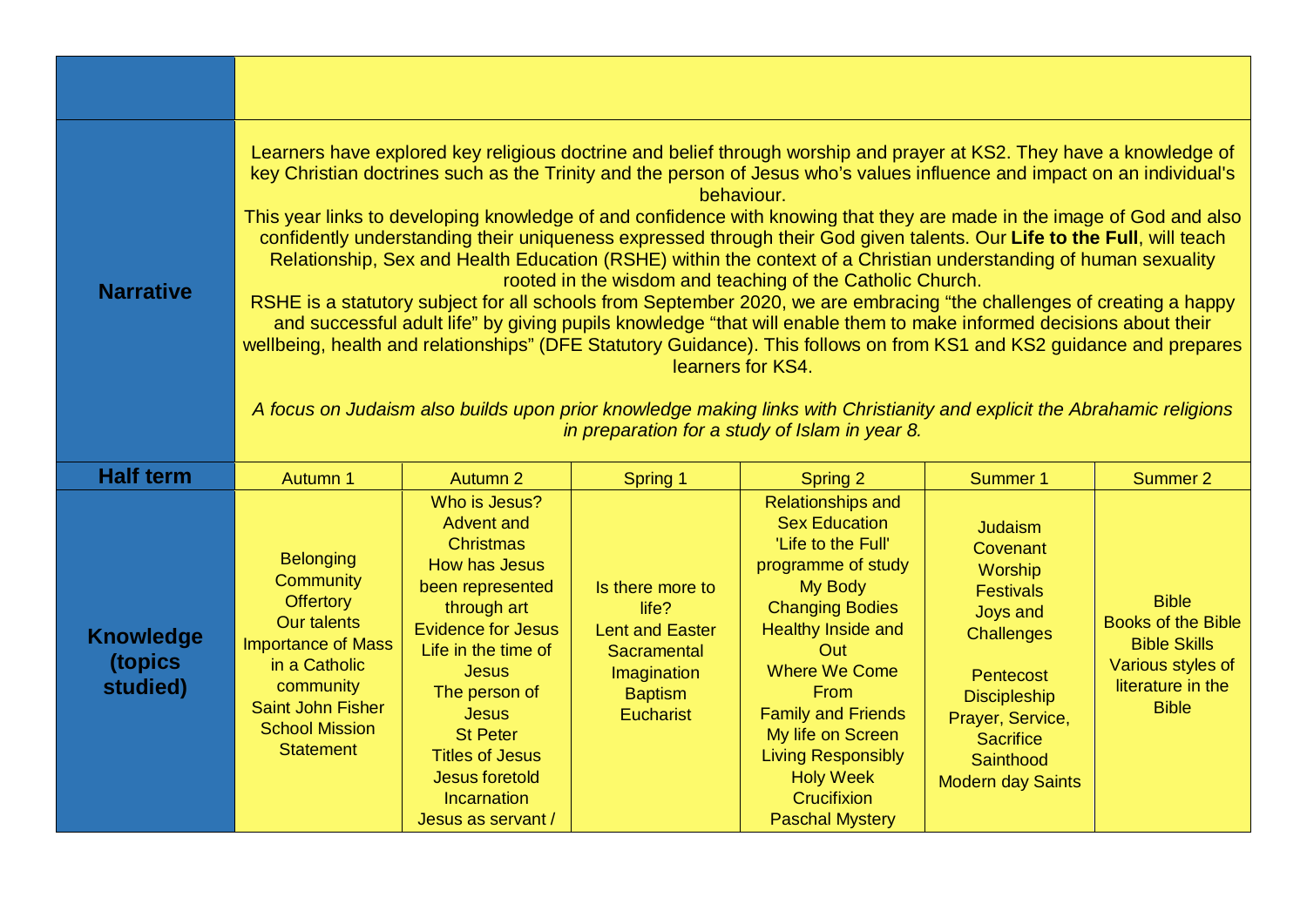|                         |                                                                                                                                               | saviour / lamb of<br>God                                                                                                                                                                              |                                                                                                                                                                                               |                                                                                                                                                                                                                              |                                                                                                                                                                                                                                                                                                                                         |                                                                                                                                                                                                                                              |
|-------------------------|-----------------------------------------------------------------------------------------------------------------------------------------------|-------------------------------------------------------------------------------------------------------------------------------------------------------------------------------------------------------|-----------------------------------------------------------------------------------------------------------------------------------------------------------------------------------------------|------------------------------------------------------------------------------------------------------------------------------------------------------------------------------------------------------------------------------|-----------------------------------------------------------------------------------------------------------------------------------------------------------------------------------------------------------------------------------------------------------------------------------------------------------------------------------------|----------------------------------------------------------------------------------------------------------------------------------------------------------------------------------------------------------------------------------------------|
| <b>Key skills</b>       | <b>Bible referencing</b><br>persuasive writing<br>self-reflection<br><b>Discussion skills</b>                                                 | <b>Critical evaluation</b><br>of Art and its<br>importance in<br>History. Identifying<br>and analysing the<br>reliability of source<br>material. Personal<br>reflection through<br>the medium of art. | <b>Identify and</b><br>categorise key<br>information,<br>prioritising and<br>identifying the<br>significance of<br>certain rites of<br>passage -<br>evaluation of above                       | <b>Respectful of</b><br>themselves and<br>others as persons,<br>appreciation of their<br>bodies characters<br>and gifts, analysis of<br>the views of others,<br>opportunities to offer<br>gratitude to others<br>and to God. | <b>Dramatic</b><br>interpretations,<br>empathy, compare<br>and contrast key<br>ideas within<br>religion, evaluation<br>of key aspects of<br>ritual and belief.                                                                                                                                                                          | Numeracy,<br>literacy, compare<br>and contrast key<br>ideas in texts and<br>importance of<br>authorship and<br>different purposes<br>and audiences.<br><b>Justification and</b><br>explanation of<br>personal<br>preferences<br>through art. |
| <b>Cultural capital</b> | The advantages of<br>being in a<br>community<br>love, acceptance<br>and empathy<br>understanding<br>diversity and roles<br>within communities | Medieval,<br>renaissance and<br>modern art<br>dating systems like<br>AD, BC and why we<br>are in the C22nd<br><b>Christmas customs</b><br>of other<br>denominations                                   | Looking at the<br>value of art and<br>how belief impacts<br>behaviour and<br>values.<br>importance of<br>initiation and<br>belonging.<br>Focus on rites of<br>passage and their<br>importance | Sense of self-worth<br>and recognises<br>respect of self and<br>others.<br>role in society<br>celebrate uniqueness,<br>value and dignity.                                                                                    | <b>History of world</b><br>faiths,<br>understanding the<br>importance and<br>significance of rites<br>of passage and<br>importance of<br>celebration as an<br>expression of faith<br>through festivals.<br>The value and<br>importance of<br>adhering to faith-<br>based observances<br>pertaining to food<br>and drink<br>consumption. | Appreciation of<br>different genres of<br>literature and their<br>importance in<br>world history.<br>Navigation and<br>numerical<br>appreciation of<br>the Bible. How<br>literacy can affect<br>moral codes of<br>behaviour.                 |